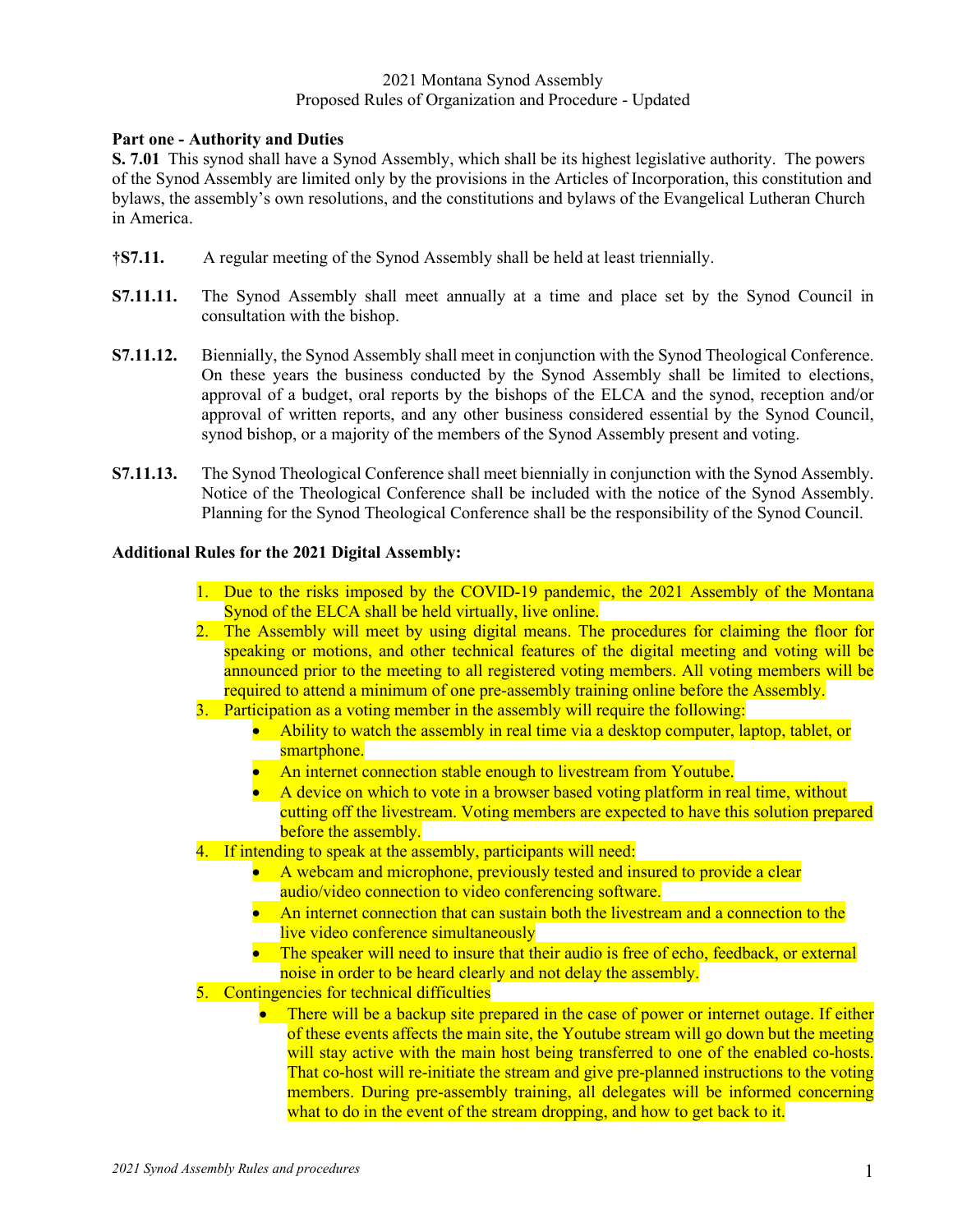# **Part two - Members of the Assembly**

**S. 7.21** The membership of the Synod Assembly, of which at least 60 percent of the voting membership shall be composed of laypersons, shall be constituted as follows:

- a. All ordained ministers under call on the roster of this synod in attendance at this Synod Assembly shall be voting members.
- b. All deacons of the Evangelical Lutheran Church in America, under call, on the official lay roster of this synod shall have both voice and vote as lay voting members in the Synod Assembly, in addition to the voting membership of lay members of congregations provided in item \*S7.21c.
- c. A minimum of one lay member elected by each congregation with fewer than 175 baptized members and a minimum of two lay members elected by each congregation with 175 or more baptized members related to this synod, normally one of whom shall be male and one of whom shall be female, shall be voting members. The Synod Council shall establish a formula to provide additional lay representation from congregations on the basis of the number of baptized members in the congregation. The Synod Council shall seek to ensure that, as nearly as possible, 50 percent of the lay members of the assembly shall be female and 50 percent shall be male. Additional members from each congregation normally shall be equally divided between male and female.
- d. Voting membership shall include the officers of this synod.

**S 7.22** The synod may establish processes that permit retired ordained ministers, retired deacons on the roster of this synod to serve as voting members of the Synod Assembly, consistent with \*S7.21.c. above.

**S 7.22.01** All retired ordained ministers, retired deacons on the roster of this synod shall be voting members of the Synod Assembly.

**S 7.23** All ordained ministers and all deacons on leave from call, not elected as members, all of whose names appear on the rosters of this synod, shall have the privilege of voice but not vote at all meetings of the Synod Assembly. The presiding bishop of the Evangelical Lutheran Church in America and such other official representatives of this church as may be designated from time to time by the Church Council shall also have voice but not vote in the meetings of the Synod Assembly. Like privileges shall be accorded to those additional persons whom the Synod Assembly or the Synod Council shall from time to time designate.

**S 7.26** This synod may establish processes through the Synod Council that permit representatives of mission settings formed with the intent of becoming chartered congregations and authorized worshiping communities of the synod, which have been authorized under ELCA bylaw 10.02.03., to serve as voting members of the Synod Assembly, consistent with \*S7.21. Authorized worshiping communities, acknowledged under criteria, policies, and procedures approved by the Church Council of the Evangelical Lutheran Church in America, shall accept and adhere to the Confession of Faith and Statement of Purpose of this church, shall be served by leadership under the criteria of this church, and shall be subject to the discipline of this church.

**S 7.27** Duly elected voting members of the Synod Council who are not otherwise voting members of the Synod Assembly under \*S7.21. shall be granted the privilege of both voice and vote as members of the Synod Assembly.

## **Credentials**

The Credentials Committee shall report at the beginning of each plenary session. NOTE: This rule is needed so that the voting member count can be used for the determination of the maximum number of voting members who are eligible to vote. This is especially important when votes have to be counted.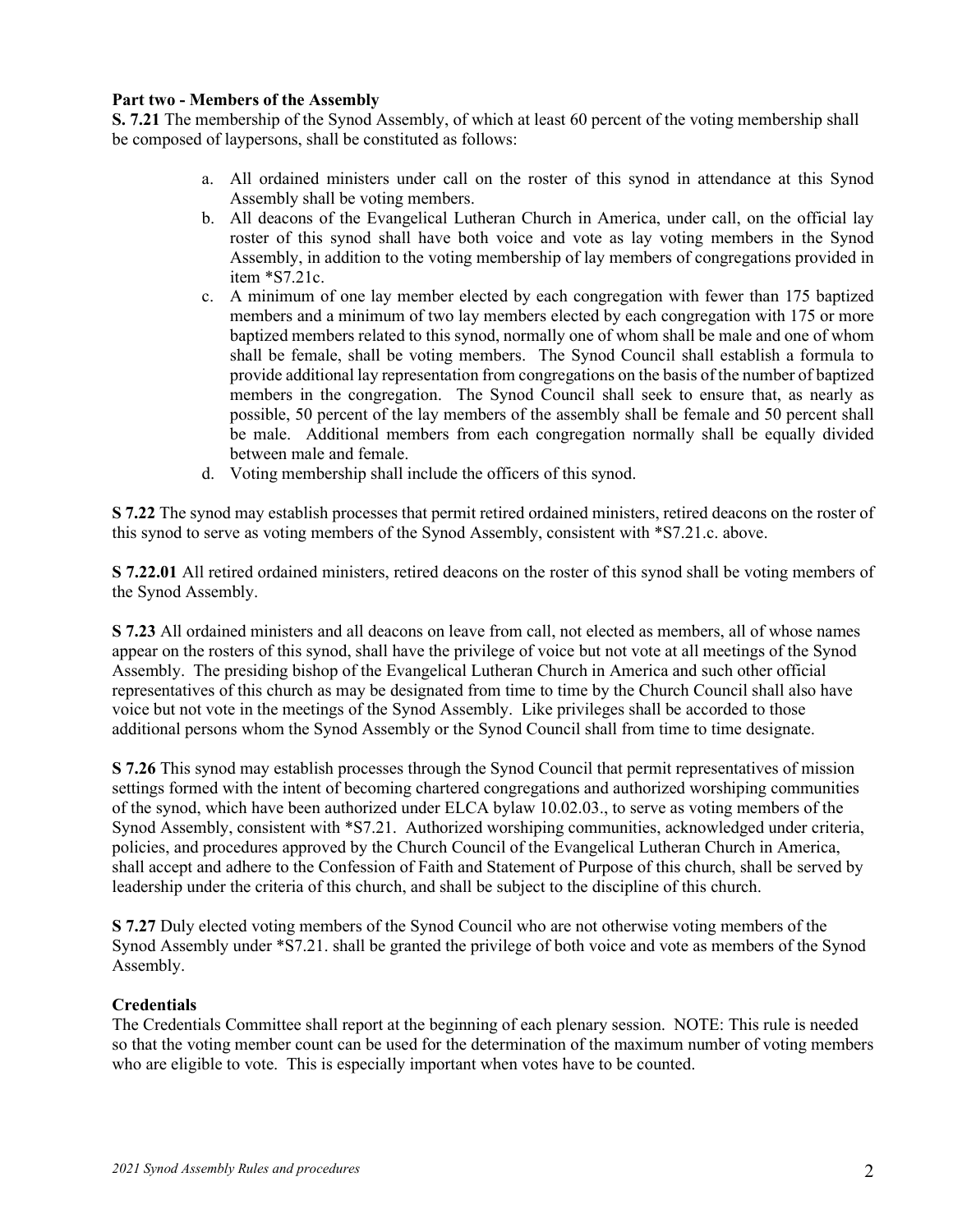Votes for a majority or a 2/3rds majority shall be based on the number of legal votes cast of those who are eligible to vote. NOTE: the number of legal votes cast cannot exceed the number of voting members reported by the Credentials Committee.

### **Part three - Procedure**

*Parliamentary Procedure*

**S 7.32** The Synod Assembly shall use parliamentary procedures in accordance with *Robert's Rules of Order*, latest edition, unless otherwise ordered by the assembly.

(Note: the 12<sup>th</sup> edition of *Robert's Rules of Order Newly Revised*, is, therefore, the governing parliamentary law of this church, except as otherwise provided). No motion shall be out of order because of conflict with federal, state, or local constitutions or laws.

### *Proxy and Absentee Voting*

**S 7.31** Proxy and absentee voting shall not be permitted at a Synod Assembly.

### *Obtaining the Floor*

In plenary sessions of the Synod Assembly, the voting members, including the *ex officio* members, have prior right to obtain the floor, unless the chair determines that it is in the best interests of the assembly to call upon an advisory member, a resource member, or another individual with voice.

A voting member will obtain access to the digital floor by following this process:

To make an oral motion: The voting member will email the designated person indicated in the assembly correspondence for voting members. Include in your email: Your name, congregation, city, your phone number, your motion and if you wish to present the motion yourself or wish the chair to present it (if the latter, see below regarding written motions). When admitted to the Zoom meeting, you will be muted automatically. Please do not unmute until you are called upon to speak.

To make a written motion: email the motion to the email indicated in assembly correspondence and it will be read by the chair. **Please be sure that your motion is clear, succinct and appropriate to the discussion.**

To discuss a motion on the floor, to make a point of order or to ask a question: The voting member will email the designated person indicated in the email correspondence for voting members. Include in your email: Name, congregation, city, and whether the member will speak for or against the motion under consideration, ask a question, or make a point of order (name the point of order). When admitted to the Zoom meeting, you will be muted automatically. Please do not unmute until you are called upon to speak. You will have 3 minutes to speak to the motion.

#### *Addressing the Assembly*

Voting members who wish to address the assembly must contact a designated person who will help them be admitted into the meeting to speak. The speaker shall be introduced by the chair using the language : "NAME, voting member from Lutheran Church of Theorem 2014 NOTE: unless permitted by the chair, only voting members will be granted speaking privileges at the assembly. Obviously, only voting members will be granted voting privileges. The Constitution for the Montana Synod (S7.27) permits members of the Synod Council, who are not otherwise voting members of the Synod Assembly, to be granted the privilege of both voice and vote as members of the Synod Assembly.

#### *Motions* and *Nominations*

Making a motion: If the delegate wishes to make an oral motion after obtaining the floor following the instructions listed above, the spoken motion must be made to the chair and accepted before offering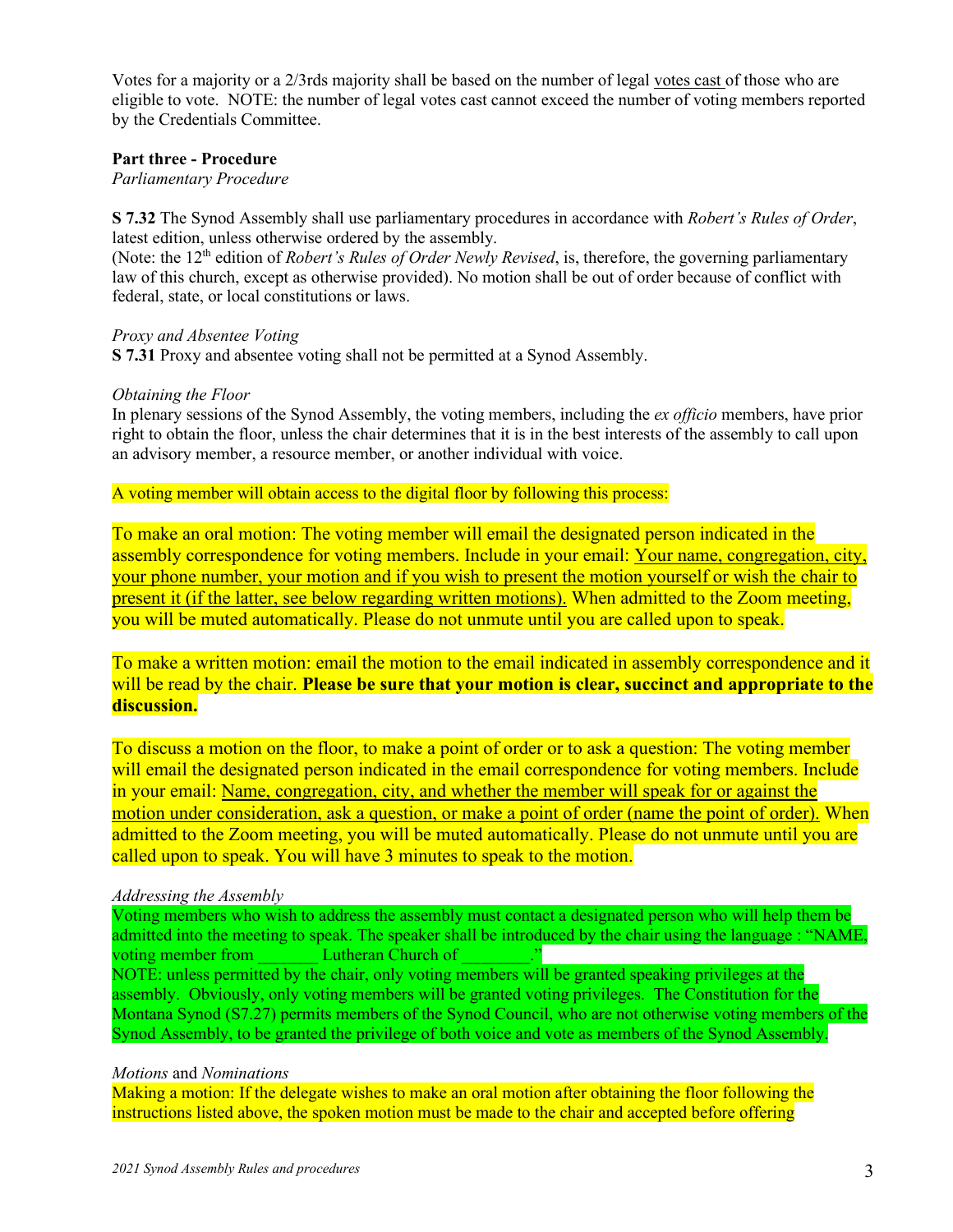explanation of the motion. Written motions will be collected by a designated council member through email or other forum and announced by the chair. The delegate making the written motion should inform the elections committee representative who is helping them be admitted to the floor (see above) that they have already submitted a motion in writing and plan to make their motion.

Nominations from the floor: Due to the difficulty of obtaining consent in real time using the digital format, nominations from the floor for elected positions will not be accepted. However, written nominations may be sent to the assigned email address containing the name of the nominee, their location (congregation and city), which position they are being nominated for, and if possible a note from them indicating their agreement to be nominated. Nominations must be received before Plenary II on Friday, June 4, 2021 at 2:30 p.m.

Write-ins candidates: Once the voting has opened on a particular ballot, you may choose to write in a candidate by text (to the number given) and NOT on the actual ballot. Please only text the name of the person for the position for which to write in.

### *Speeches*

Unless otherwise determined by a majority vote of the assembly, all speeches during discussion shall be limited to three minutes. A signal shall be given one minute before the speaker's time ends. A second signal shall be given one minute later, and the speaker shall then leave the "digital floor" or be removed.

It is the speaker's responsibility to be unmuted and have clear audio before speaking to the assembly. In the event of audio/video interference, they will be removed to the waiting room until the issue is resolved.

## *Alternating Speeches*

Insofar as is possible during discussion, a speaker on one side of the question shall be followed by a speaker on the other side. To facilitate alternating speeches, assembly members waiting to speak shall inform the elections committee representative whether they are speaking for, against, or are undecided.

## *Purpose and Use of 'White Card'*

Those wishing to offer an amendment to the pending matter, or some other motion that would be in order shall inform the elections committee representative of their intention. Those who wish to make a comment or ask a question not for or against may also indicate their wish to the rep.

#### *Suspending or Revising the Rules*

After the adoption of the Rules of Organization and Procedure and any amendments thereto offered prior to the adoption of the Rules, any further amendment to, revision in, or suspension of, the Rules shall always require for adoption a two-thirds vote of the members present and voting.

## *Moving the Previous Question*

A member who has spoken on the pending question(s) may not move the previous question(s).

#### *Applause*

In the give-and-take of debate on issues before the Synod Assembly, members of the assembly and visitors shall refrain from applause.

#### *Departing from Agenda*

With consent of a majority of the voting members, the chair shall have the authority to call items of business before the assembly in whatever order he or she considers most expedient for the conduct of the assembly's business. A motion to alter the agenda shall require for adoption a two-thirds vote of the voting members present and voting.

#### *Unfinished Business*

Upon adjournment of the Synod- Assembly all remaining unfinished items of business shall be referred to the Synod Council of the Montana Synod.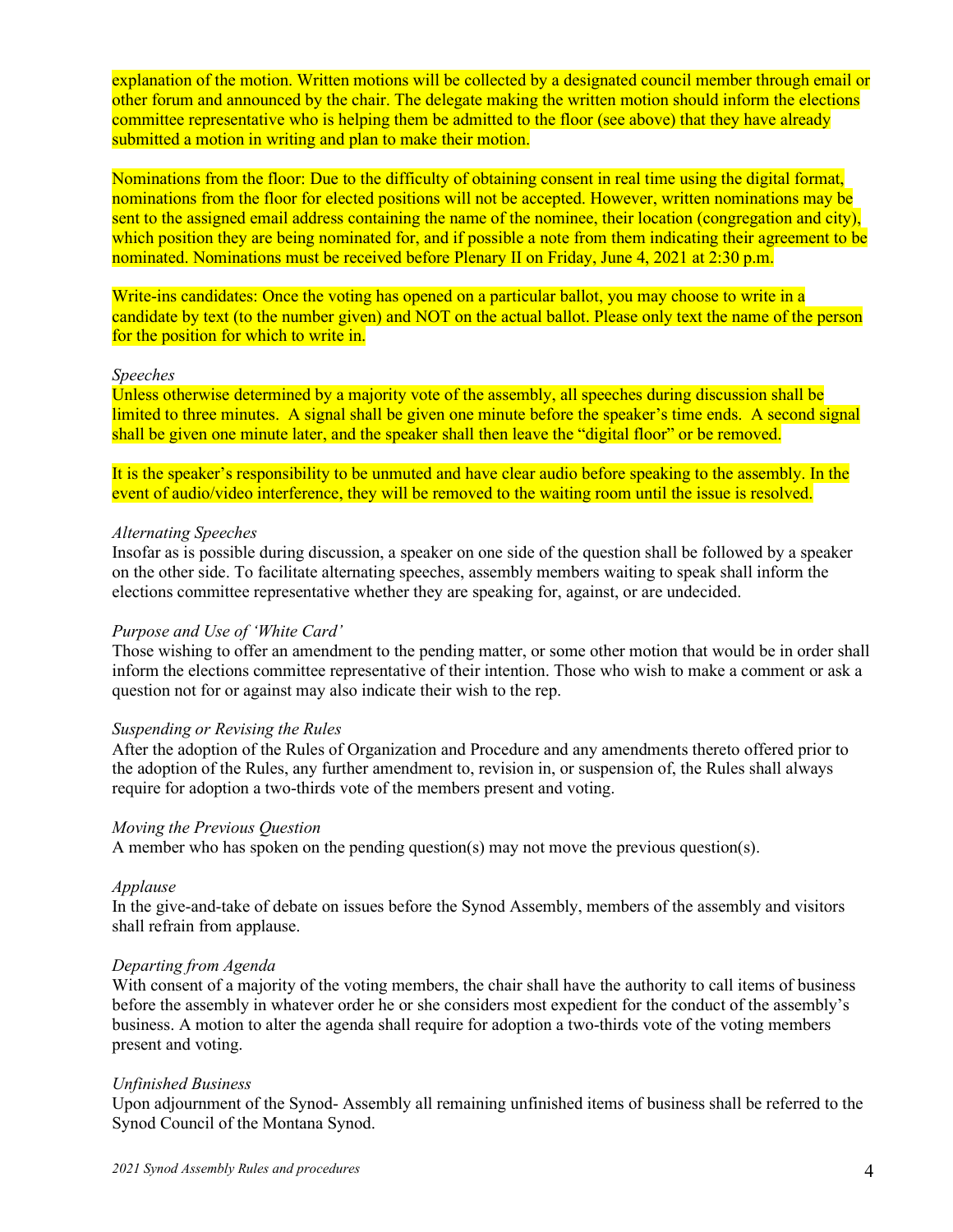# **Part four - Resolutions and Memorials**

Resolutions submitted by the April 1st deadline will be considered by the Resolutions Committee and presented to the Synod Assembly, if appropriate. Due to the time constraints of a virtual assembly, resolutions and memorials will not be accepted from the floor of the assembly. Only resolutions and memorials submitted in writing by April 1, 2021 will be considered for presentation to the assembly. The Memorial and Resolutions Committee will only consider those resolutions and memorials which are critical importance to the Montana Synod or ELCA over the next year.

# *Regarding communication with Churchwide*

The Montana Synod Assembly may only address the ELCA Churchwide Assembly by means of a **memorial**. References: ELCA Constitution 12.11.c and ELCA Bylaw 12.51.21. This bylaw states that a Memorials Committee shall review memorials from synodical assemblies and make appropriate recommendations for assembly action.

The Montana Synod Council may only address the ELCA Church Council by means of a **resolution**. ELCA Bylaws 14.21.11 and 14 pertain to resolutions sent to the Church Council (which involves a report to the Churchwide Assembly). ELCA Bylaw 14.41.11 pertains to resolutions sent to the Executive Committee of the Church Council with referral to, and additional action to be taken by, the appropriate churchwide unit.

The memorial route is the most direct route to the churchwide assembly, but, at the same time, it is perhaps the least effective route. The churchwide Memorials Committee has to work through hundreds of memorials from synod assemblies. Consequently, most memorials (especially if they are poorly written) wind up with a "do not pass" recommendation. However, reworked resolutions from the ELCA Church Council or a churchwide unit have a tendency to meet with a much more favorable review.

# **Part five - Amendments to Governing Documents**

**S 18.10** Amendments to the Constitution

**S 18.11** Certain sections of this constitution incorporate and record therein required provisions of the constitution and bylaws of this church. If such provisions are amended by this church, corresponding amendments shall be introduced at once into this constitution by the secretary of this synod upon receipt of formal certification thereof from the secretary of the Evangelical Lutheran Church in America.

**S 18.12** Whenever the secretary of the Evangelical Lutheran Church in America officially informs this synod that the Churchwide Assembly has amended the *Constitution for Synods*, this constitution may be amended to reflect any such amendment by a simple majority vote at any subsequent meeting of the Synod Assembly without presentation at a prior Synod Assembly. An amendment that is identical to a provision of the *Constitution for Synods* shall be deemed to have been ratified upon its adoption by this synod.

**S 18.13** Other amendments to this constitution may be adopted by this synod through either of the following procedures:

- a. An amendment may be adopted by a two-thirds vote at a regular meeting of the Synod Assembly after having been presented in writing at the previous regular meeting of the Synod Assembly over the signatures of at least 20 members and having been approved by a twothirds vote of the voting members present and voting at such a regular meeting of the Synod Assembly.
- b. The Synod Council may propose an amendment, with notice to be sent to the congregations of this synod at least six months prior to the next regular meeting of the Synod Assembly. Such an amendment shall require for adoption a two-thirds vote of the voting members present and voting at such a regular meeting of the Synod Assembly.